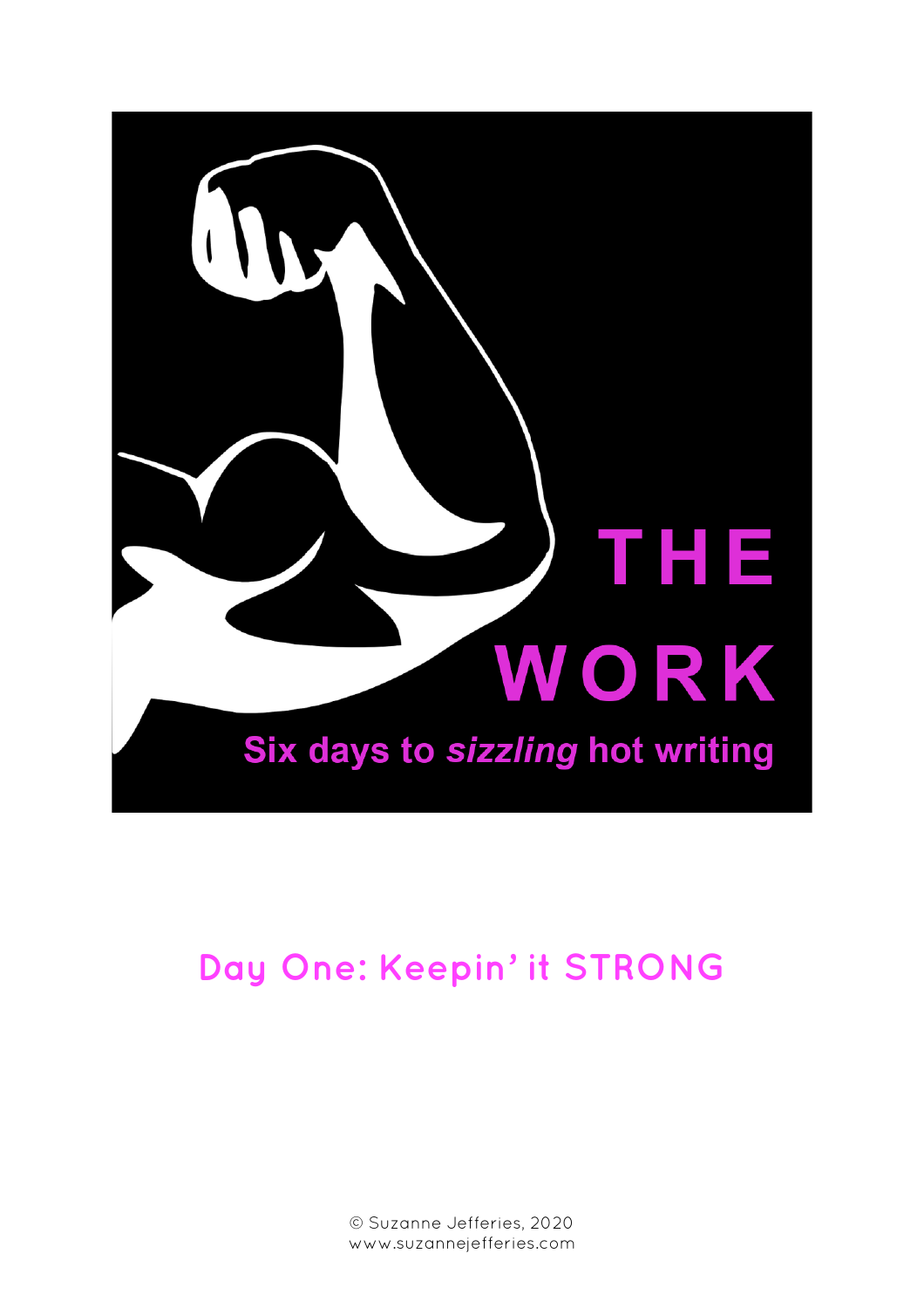# **1) What's a STRONG verb?**

There are some verbs we like to use over and over. There's nothing really wrong with them, only they're a bit boring. We talk, walk, run, ALL THE TIME in our manuscripts. You don't really want your writing to be the same as someone else's. Mix it up.

## **Consider this:**

TALK: address, babble, banter, blah, blab, bunk, chat, **chatter,** chitchat, communicate, confer, debate, dialect, gabble, **gossip**, jargon, lecture, interview, **mumble**, orate, patter, rant, rap, wow, report, rumour, sermon, speak, speech, spiel, tattle, tongue, utter, **verbalise**, voice, yap

Look how many different verbs could be used instead of 'talk'! And each of these verbs has a slightly different, more specific meaning that could describe your characters actions perfectly.

It's so easy to lapse into using adverbs in your writing, for example:

- I listened to him *intently*.
- She walked *quickly* through the shopping aisles.
- He spoke *slowly* to the man.
- *Suddenly*, he was at the door.

What's an adverb? It's a part of speech that describes the verb. There are different types of adverbs but the guilty offender here is the one that ends in -ly.

Adverbs aren't always a bad thing, but they can slow your writing down unintentionally.

Look at the difference when we use strong verbs on those same sentences:

- I **hung** onto his every word.
- She **sliced** through the shopping aisles.
- His words **strolled** as he spoke.
- He **burst** through the door.

#### **Your turn.**

Rewrite this paragraph using STRONG verbs.

*She waited impatiently for him to return. Time moved so slowly. Even the hands on her watch moved slowly. He'd talked to their priest. She got up and moved around the room. Her heart beat quickly. The dog barked loudly outside. Was it him? She walked quickly to the window, and carefully pulled the curtain back.*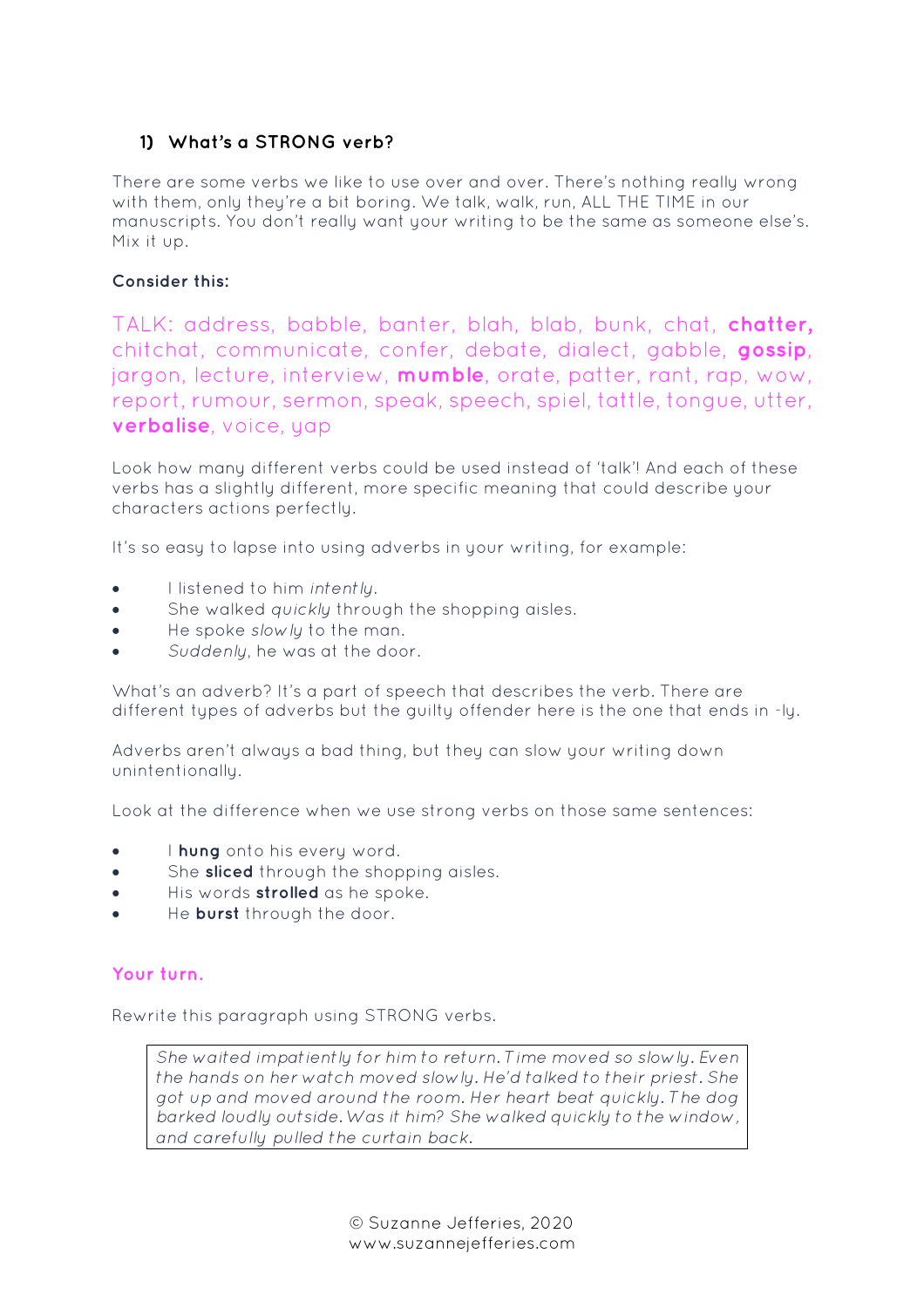How many of you switched out 'got up'? 'Got' is a chief offender in the lazy verb category. Try replace it.

#### **How to find your adverbs**

Use the 'find' and 'replace' function to look up '-ly'. You can work through from there.

#### **2) Repeat offenders**

When you're writing, there's a tendency to reuse the same words over and over. For example, these are my favourites, 'turned' (lots of people turning in my books), 'leaned', and 'smiled'. You'll get to know your repeat offenders over time. How to handle them? I write up alternative strong verbs on a card and keep them on the wall where I write. That way, when I come to that word, I can look up and replace it with an alternative.

Turned: spin, swivel, twist Leaned: bend, tend, incline Smiled: beam, grin, laugh

#### **What are your repeat offender verbs?**

A great resource for looking up different verbs is the Flip Dictionary by BA Kipfer, F&W Publications.

 $\mathcal{L}_\mathcal{L}$  , and the set of the set of the set of the set of the set of the set of the set of the set of the set of the set of the set of the set of the set of the set of the set of the set of the set of the set of th \_\_\_\_\_\_\_\_\_\_\_\_\_\_\_\_\_\_\_\_\_\_\_\_\_\_\_\_\_\_\_\_\_\_\_\_\_\_\_\_\_\_\_\_\_\_\_\_\_\_\_\_\_\_\_\_\_\_\_\_\_\_\_\_\_\_\_\_\_\_\_  $\overline{a_1}$  ,  $\overline{a_2}$  ,  $\overline{a_3}$  ,  $\overline{a_4}$  ,  $\overline{a_5}$  ,  $\overline{a_6}$  ,  $\overline{a_7}$  ,  $\overline{a_8}$  ,  $\overline{a_9}$  ,  $\overline{a_9}$  ,  $\overline{a_9}$  ,  $\overline{a_9}$  ,  $\overline{a_9}$  ,  $\overline{a_9}$  ,  $\overline{a_9}$  ,  $\overline{a_9}$  ,  $\overline{a_9}$  ,

 $\mathcal{L}_\mathcal{L}$  , and the set of the set of the set of the set of the set of the set of the set of the set of the set of the set of the set of the set of the set of the set of the set of the set of the set of the set of th \_\_\_\_\_\_\_\_\_\_\_\_\_\_\_\_\_\_\_\_\_\_\_\_\_\_\_\_\_\_\_\_\_\_\_\_\_\_\_\_\_\_\_\_\_\_\_\_\_\_\_\_\_\_\_\_\_\_\_\_\_\_\_\_\_\_\_\_\_\_\_  $\mathcal{L}_\mathcal{L}$  , and the contribution of the contribution of the contribution of the contribution of the contribution of the contribution of the contribution of the contribution of the contribution of the contribution of

#### **What are some alternative STRONG verbs for your repeat offender verbs?**

#### **3) What about eliminating your WEAK verbs?**

It's not exhaustive, but search for any of these and see if you can replace them with a strong verb:

> © Suzanne Jefferies, 2020 www.suzannejefferies.com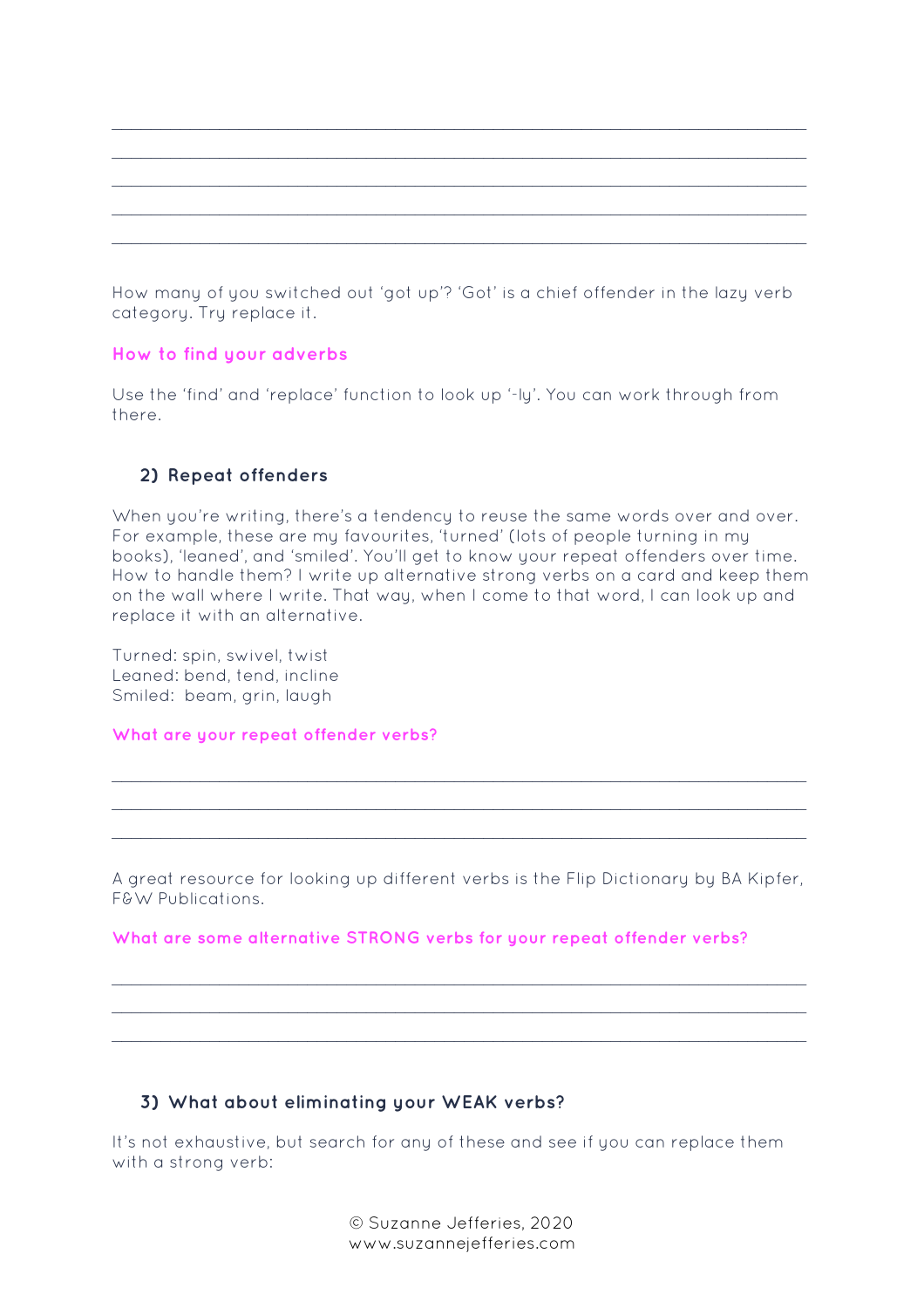#### • **Versions of 'TO BE', 'TO HAVE'**

- Is, Am, Are, Was, Were
- Have, Has, Had

These auxiliary verbs (versions of 'to be' and 'to have') weigh down your writing, and tend to lean towards 'telling the story'. Ideally, keep your writing to simple past or simple present, for example:

I was driving vs *I drove* They are learning vs *They learn* We have waited vs *We waited*

Your turn. Rewrite this paragraph applying what you've learnt about STRONG verbs so far…no auxiliaries, and no weak verbs:

*I was walking to the shops when he was stopped by the flat tyre. I was mad that he'd left the spare in his garage. Who leaves their spare in the garage? He was about to get out the car, when they were approaching. They'd been looking for someone to help them with their broken skateboard.*

*\_\_\_\_\_\_\_\_\_\_\_\_\_\_\_\_\_\_\_\_\_\_\_\_\_\_\_\_\_\_\_\_\_\_\_\_\_\_\_\_\_\_\_\_\_\_\_\_\_\_\_\_\_\_\_\_\_\_\_\_\_\_\_\_\_\_\_\_\_\_\_ \_\_\_\_\_\_\_\_\_\_\_\_\_\_\_\_\_\_\_\_\_\_\_\_\_\_\_\_\_\_\_\_\_\_\_\_\_\_\_\_\_\_\_\_\_\_\_\_\_\_\_\_\_\_\_\_\_\_\_\_\_\_\_\_\_\_\_\_\_\_\_ \_\_\_\_\_\_\_\_\_\_\_\_\_\_\_\_\_\_\_\_\_\_\_\_\_\_\_\_\_\_\_\_\_\_\_\_\_\_\_\_\_\_\_\_\_\_\_\_\_\_\_\_\_\_\_\_\_\_\_\_\_\_\_\_\_\_\_\_\_\_\_ \_\_\_\_\_\_\_\_\_\_\_\_\_\_\_\_\_\_\_\_\_\_\_\_\_\_\_\_\_\_\_\_\_\_\_\_\_\_\_\_\_\_\_\_\_\_\_\_\_\_\_\_\_\_\_\_\_\_\_\_\_\_\_\_\_\_\_\_\_\_\_ \_\_\_\_\_\_\_\_\_\_\_\_\_\_\_\_\_\_\_\_\_\_\_\_\_\_\_\_\_\_\_\_\_\_\_\_\_\_\_\_\_\_\_\_\_\_\_\_\_\_\_\_\_\_\_\_\_\_\_\_\_\_\_\_\_\_\_\_\_\_\_*

#### • **Bye 'by' to passive tense**

Did you notice the passive tense in that paragraph? *He was stopped by the flat tyre.* 

Basic English sentence structure is Subject Verb Object (SVO), for example:

Jack kicked the ball.

Passive tense switches the subject and object of a sentence, The keyword to look for here is 'by', for example:

The ball was kicked **by** Jack.

**Your turn**. Rewrite this paragraph applying what you've learnt about STRONG verbs so far…no auxiliaries, no passive tense, and no weak verbs:

*The cat was startled by the kitten. It had got under her favourite blanket, and was hiding. The kitten was purring madly, and was being petted by her human who knew she was there.*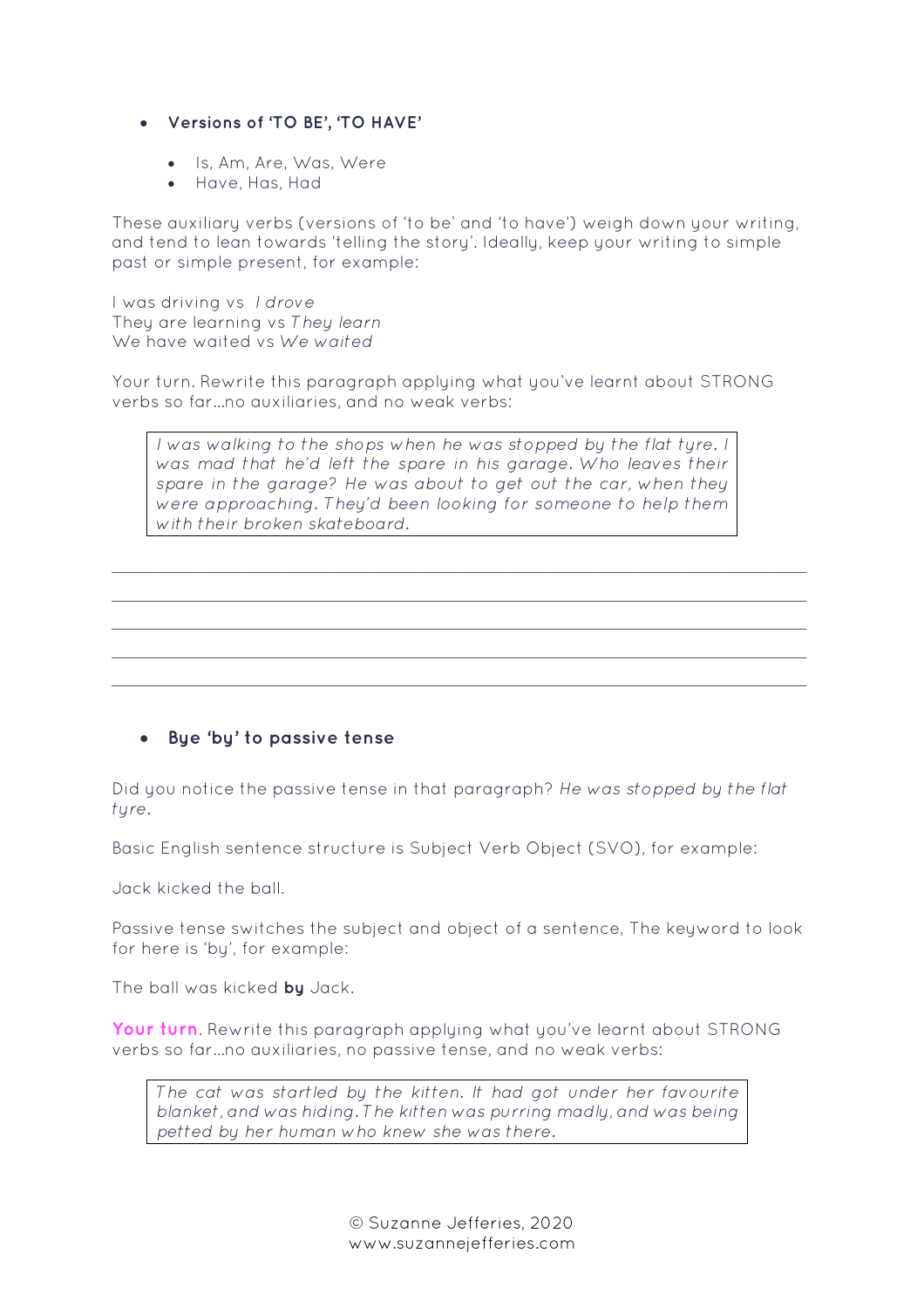## • **The stale love affair with** *-ing*

A popular sentence structure relies heavily on the present participle -ing, for example:

*\_\_\_\_\_\_\_\_\_\_\_\_\_\_\_\_\_\_\_\_\_\_\_\_\_\_\_\_\_\_\_\_\_\_\_\_\_\_\_\_\_\_\_\_\_\_\_\_\_\_\_\_\_\_\_\_\_\_\_\_\_\_\_\_\_\_\_\_\_\_\_ \_\_\_\_\_\_\_\_\_\_\_\_\_\_\_\_\_\_\_\_\_\_\_\_\_\_\_\_\_\_\_\_\_\_\_\_\_\_\_\_\_\_\_\_\_\_\_\_\_\_\_\_\_\_\_\_\_\_\_\_\_\_\_\_\_\_\_\_\_\_\_ \_\_\_\_\_\_\_\_\_\_\_\_\_\_\_\_\_\_\_\_\_\_\_\_\_\_\_\_\_\_\_\_\_\_\_\_\_\_\_\_\_\_\_\_\_\_\_\_\_\_\_\_\_\_\_\_\_\_\_\_\_\_\_\_\_\_\_\_\_\_\_ \_\_\_\_\_\_\_\_\_\_\_\_\_\_\_\_\_\_\_\_\_\_\_\_\_\_\_\_\_\_\_\_\_\_\_\_\_\_\_\_\_\_\_\_\_\_\_\_\_\_\_\_\_\_\_\_\_\_\_\_\_\_\_\_\_\_\_\_\_\_\_ \_\_\_\_\_\_\_\_\_\_\_\_\_\_\_\_\_\_\_\_\_\_\_\_\_\_\_\_\_\_\_\_\_\_\_\_\_\_\_\_\_\_\_\_\_\_\_\_\_\_\_\_\_\_\_\_\_\_\_\_\_\_\_\_\_\_\_\_\_\_\_*

He was running when the gun shot rang out. The cake looked delicious, icing running down the edges. The facts of the case were misleading them.

The addition of -ing drags down sentences. The same sentences without the present particlple:

He ran. The gun shot rang out. The cake looked delicious. Icing ran down the edges. The facts of the case mislead them.

There are other ways to vary your sentence length and convey action – don't be scared to use shorter sentences.

**Your turn**. Rewrite this paragraph applying what you've learnt about STRONG verbs so far…no auxiliaries, no passive tense, no present participles and no weak verbs:

*Jamie was standing on the corner, whistling a familiar tune. He had got up early to wait for her, thinking about how much he missed her. The day had been long. His hair had been fixed by his roommate. Suddenly, she was there.* 

*\_\_\_\_\_\_\_\_\_\_\_\_\_\_\_\_\_\_\_\_\_\_\_\_\_\_\_\_\_\_\_\_\_\_\_\_\_\_\_\_\_\_\_\_\_\_\_\_\_\_\_\_\_\_\_\_\_\_\_\_\_\_\_\_\_\_\_\_\_\_\_ \_\_\_\_\_\_\_\_\_\_\_\_\_\_\_\_\_\_\_\_\_\_\_\_\_\_\_\_\_\_\_\_\_\_\_\_\_\_\_\_\_\_\_\_\_\_\_\_\_\_\_\_\_\_\_\_\_\_\_\_\_\_\_\_\_\_\_\_\_\_\_ \_\_\_\_\_\_\_\_\_\_\_\_\_\_\_\_\_\_\_\_\_\_\_\_\_\_\_\_\_\_\_\_\_\_\_\_\_\_\_\_\_\_\_\_\_\_\_\_\_\_\_\_\_\_\_\_\_\_\_\_\_\_\_\_\_\_\_\_\_\_\_ \_\_\_\_\_\_\_\_\_\_\_\_\_\_\_\_\_\_\_\_\_\_\_\_\_\_\_\_\_\_\_\_\_\_\_\_\_\_\_\_\_\_\_\_\_\_\_\_\_\_\_\_\_\_\_\_\_\_\_\_\_\_\_\_\_\_\_\_\_\_\_ \_\_\_\_\_\_\_\_\_\_\_\_\_\_\_\_\_\_\_\_\_\_\_\_\_\_\_\_\_\_\_\_\_\_\_\_\_\_\_\_\_\_\_\_\_\_\_\_\_\_\_\_\_\_\_\_\_\_\_\_\_\_\_\_\_\_\_\_\_\_\_*